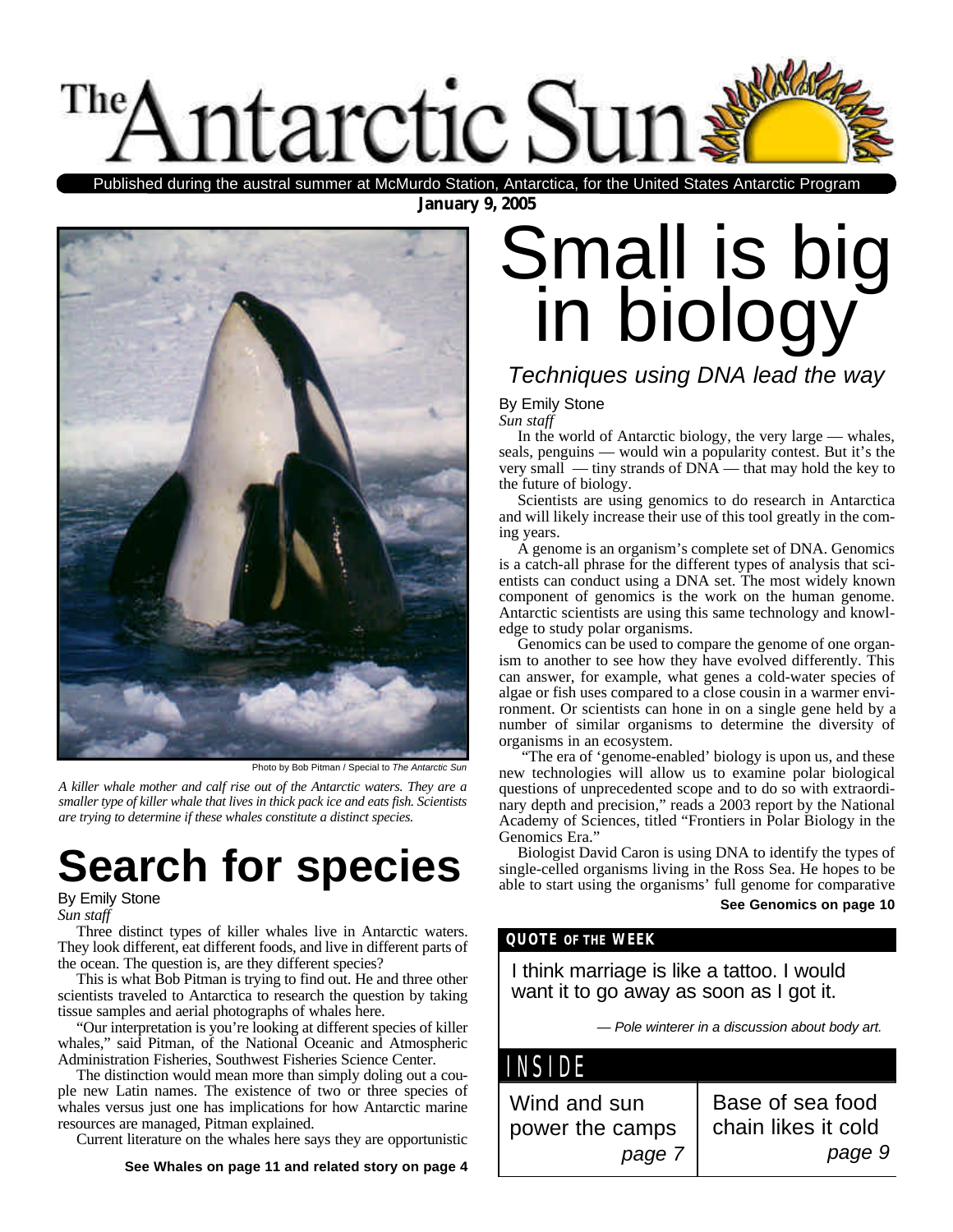Ross Island Chronicles **By Chico** Hey, son. What's with the mask you're wearing? I'm not your son. I'm an antimatter particle in search of my opposite partner. What are you going to do when you meet this other particle? We're going to annihilate each other. I suppose that means you won't be joining us for dinner anymore? I was thinking about keeping you in the loop on my progress during meals.

*The Antarctic Sun* is funded by the National Science Foundation as part of the United States Antarctic Program (OPP-000373). Its primary



audience is U.S. Antarctic Program participants, their families, and their friends. NSF reviews and approves material before publication, but opinions

and conclusions expressed in *The Sun* are not necessarily those of the Foundation.

**Use:** Reproduction and distribution are encouraged with acknowledgment of source and author.

**Senior Editor:** Kristan Hutchison **Editors:** Brien Barnett, Emily Stone **Copy Editors:** Amanda Barnett, Karl Horeis,

Wendy Kober, Kai Lindemulder **Publisher:** Valerie Carroll,

Communications manager, RPSC **Contributions are welcome.** Contact *The*

*Sun* at AntSun@usap.gov. In McMurdo, visit our office in Building 155 or dial 2407. **Web address:** www.polar.org/antsun



**Powering Mactown**

**Cold, hard facts**

*Source: Raytheon Polar Services Co. Energy Engineer Peter Somers*

#### **Matt Davidson**

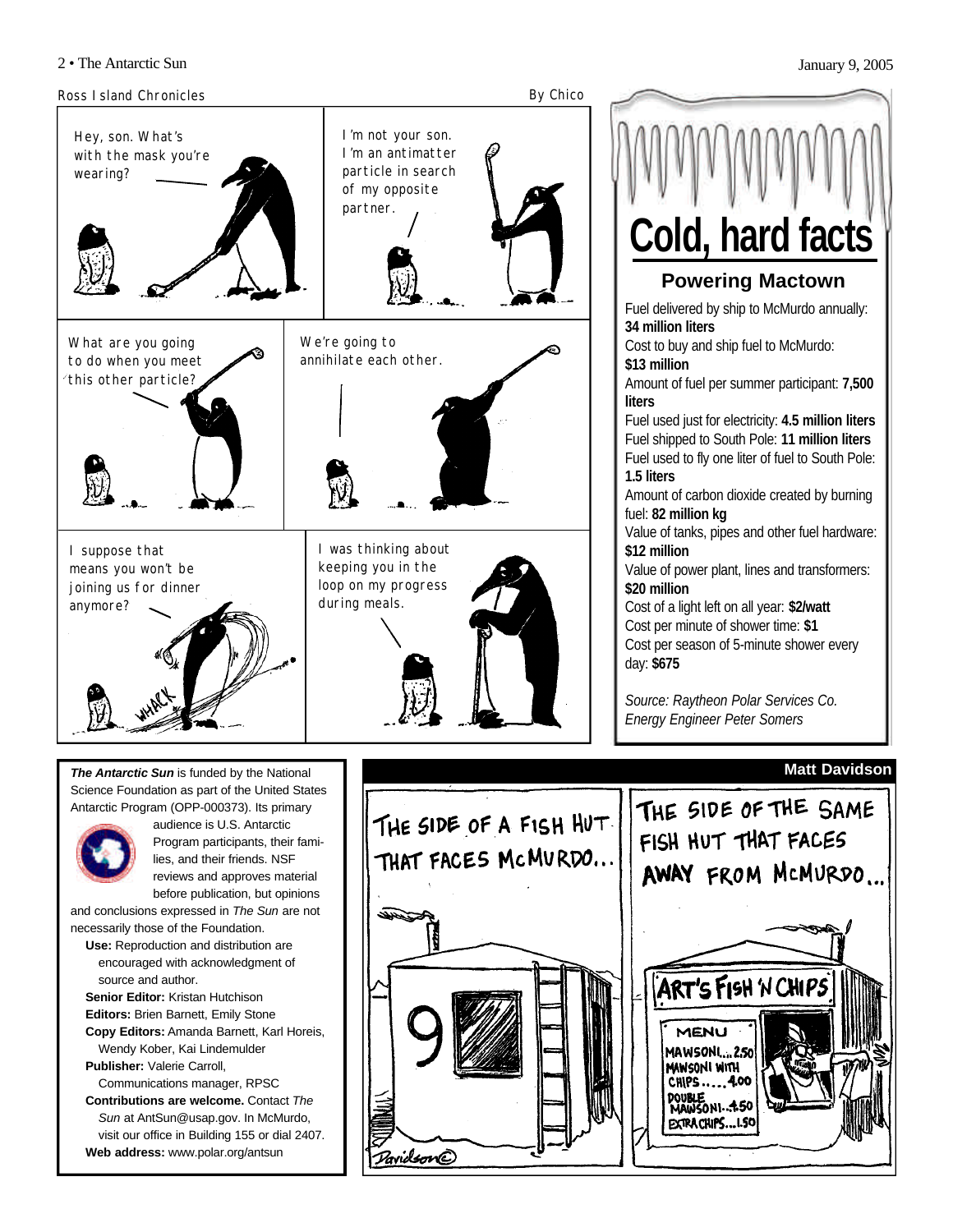## Group raised more than \$12,000 in one week

#### By Emily Stone

*Sun staff*

Nancy Farrell hadn't finished setting up the table in front of the McMurdo Station dining hall when people started lining up to put money in the tsunami relief donation jars.

"People were waiting to give," she said. "They were standing there with their \$20s."

That was Dec. 29, three days after the deadly tsunami tore across southern Asia, killing more than 150,000 people. A week later, Farrell and a group of McMurdo residents had raised more than \$12,000 for the AmeriCares charity. Farrell said it's the largest amount of money ever raised at McMurdo for a single cause.

The group manned the donation jar in front of the dining hall at lunch and dinner for the week. They also put jars in the bars at McMurdo and Scott Base, ran a coffee booth at the New Year's Day Icestock festival, and held a charity bingo game. Other ideas sprang up independently around station, such as the raffle that hairdresser Anita Menezes held to win the opportunity to shave her head. She raised \$405 and now sports a buzz cut.



Photo by Brien Barnett / *The Antarctic Sun Kim Serrano, lead janitor at McMurdo Station, buzzes barber Anita Menezes' hair after a raffle to raise money for AmeriCares to help victims of the Asian tsunamis.* 



*Scientist Akira Yamamoto makes a donation to AmeriCares at the table manned by Tober Schorr in front of the McMurdo Station dining hall. Schorr was one of many volunteers who staffed the table during lunch and dinner for a week to raise money for tsunami relief.*

Like people around the world, Antarctic workers struggled to get their minds around the death and devastation in Asia. But, because Antarctic residents also tend to be world travelers, the events half a world away felt more personal to many.

"Some of the places that got hit, I'd been to and had met people there," said Michael Lamb, a dining attendant who helped organize the fundraising. "Even if it was just a brief connection, I made a connection with them. It hit me hard when this happened."

Lamb and his coworkers brainstormed about ways to help. Karl Horeis, a fellow dining attendant, said they talked about the news while reading the *New York Times* digest over their group meals.

"Usually we're this loud, obnoxious group in blue shirts," he said. "With the death toll rising from 50,000 to 80,000 to 100,000, we were just dumbfounded."

Lamb, Horeis and company met at the Coffee House after work on Dec. 28 to come up with fundraising ideas. They learned that Farrell and her friends were doing much the same thing, and the two groups joined forces. They started by setting up the mealtime donation jars. The other ideas soon followed.

Farrell, the work order supervisor for the facilities, engineering, maintenance and construction department, said the idea of raising money grew out of a discussion at the end of a "stitch and bitch" knitting group. People felt helpless and wanted to figure out some way to be useful, she said. Farrell, who is the co-organizer of the annual Women's Soiree fundraiser, had some ideas about how to collect money at McMurdo.

Aside from giving money, some people on station want to go to Asia to volunteer with relief organizations at the end of the season. A dozen people gathered last week to discuss the idea. They decided it was too early to get a good sense of the opportunities and needs there and will continue to research the plan.

Amy Pashov came up with the idea to raise money by selling coffee drinks at Icestock. She sent out an e-mail asking for donations of coffee and coffee presses. Within five minutes, she said someone was at her door, coffee press in hand.

"Everyone just wanted to be able to help somehow," she said. The stand raised nearly \$1,000 in the first hour and a half at the show.

Tina Pacheco, who works with Pashov and Farrell, had a donation jar at her chili cook-off stand at Icestock.

"We had something that we could do, however indirect," Pacheco said. "When I talk to my grandchildren about the greatest disaster in my lifetime, I want to be able to say I did something."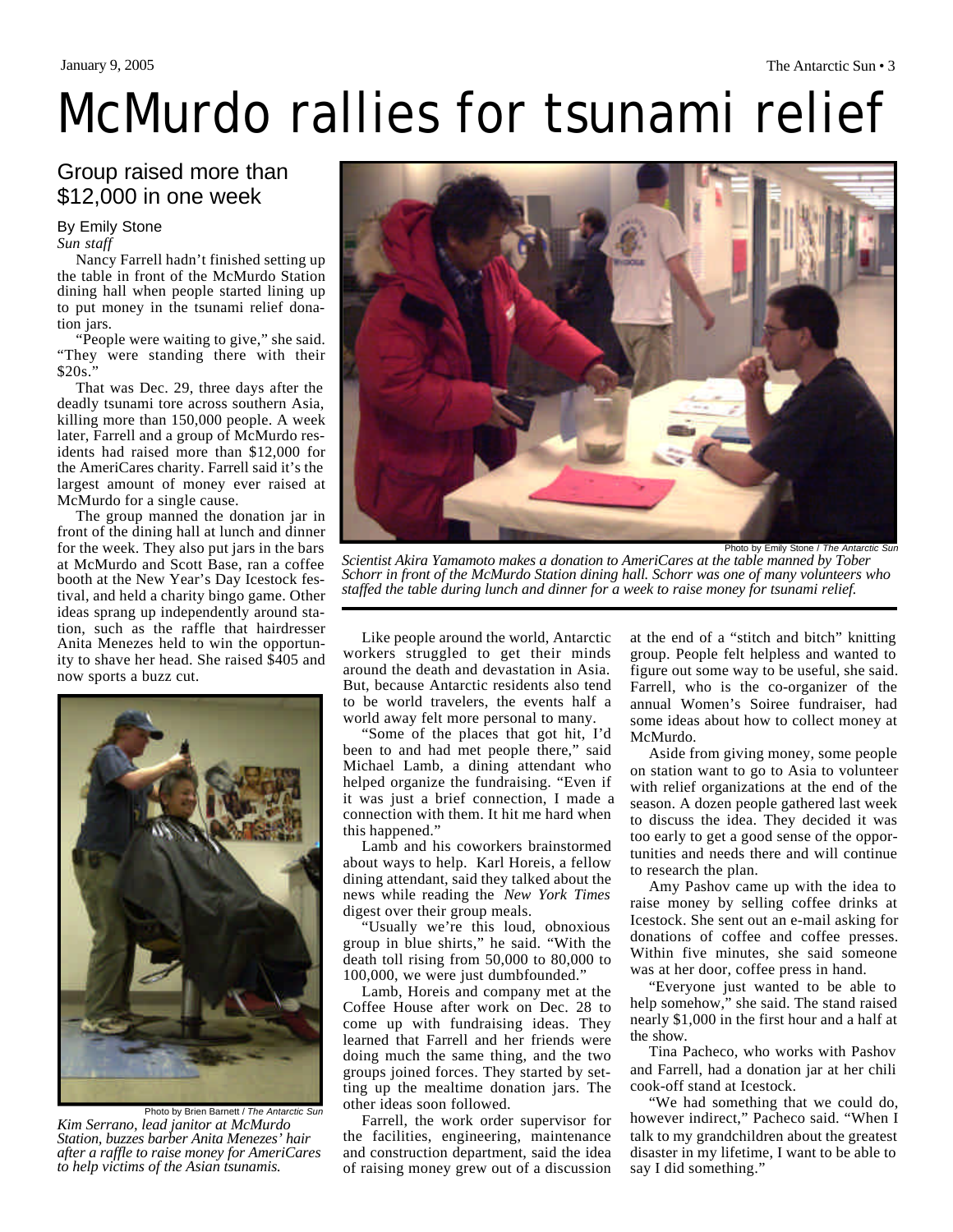# Rare whale spotted from icebreaker

By Bob Pitman

*Special to The Antarctic Sun* Special to The Amarctic Sun<br>Station, Antarctica, aboard the<br>USCG icebreaker Polar Star.<br>My colleague Erik Eilers and I<br>were doing National Science Foundatione were in transit to McMurdo Station, Antarctica, aboard the USCG icebreaker *Polar Star*. My colleague Erik Eilers and I supported research on killer whales in Antarctica. We decided to do an informal whale and dolphin survey on the way to the Ice from Hobart, Tasmania, because of the unexpectedly good weather we were having. (The "Roaring 40s" were taking a couple days off.)

Around midday on Dec. 12, we saw a group of three suspiciously small whales rolling at the surface about a kilometer ahead. As we approached at 28kph, they surfaced several more times. Something about them was not quite right. Then, as they all arched up fairly high for their final dive, I got a clear view of one animal's beak and an unusual color patterning. Tasmacetus! After my 30 years at sea and 13 trips to Antarctica, they finally stepped out from behind the curtain.

The Shepherd's beaked whale (*Tasmacetus shepherdi*) was unknown to science until 1937 when it was described as a new genus and species of whale from a beached specimen in New Zealand. Since then, a total of 30 stranded specimens have been found on scattered beaches. From these we know that it probably lives in temperate, offshore waters around the world in the Southern Hemisphere.

Up until two years ago it had never been identified alive in the wild. This was mainly because nearly all of the stranded specimens were in such bad shape by the time a whale expert got to them. Most whales that wash up on beaches don't look much like healthy, living specimens. Sometimes they are starved or diseased, sharks may have left some impressions, often they are bloated from internal gases, or they get beaten up in the surf. **speaking**

And worse, after just a couple of hours on the beach, color patterns dissolve to uniform black as the skin starts to peel and blister — especially on a sunny day.

So 65 years after discovery, no one had seen a live *Tasmacetus* and we still did not know what they looked like. And this was no pocket gopher we were looking for: although a little small by whale



*A very rare Shepherd's beaked whale found dead on a New Zealand beach. Notice the long beak and distinctive pattern. Bob Pitman saw three Shepherd's beaked whales swimming last month as he rode the* Polar Star *icebreaker from Hobart to McMurdo.*

standards, it was still 6.7m long and weighed in at about 3.5 tons.

In the 1990s, two separate stranded specimens were collected in New Zealand by Anton van Helden, curator of marine mammals at the Museum of New Zealand, Te Papa Tongarewa, in Wellington. Both animals were males (a juvenile and an adult), and both were in

pristine condition. Most amazingly, despite the age differences, they both had the same, distinctive color pattern, a pattern unknown among the 20 or so other species of beaked whales.<br>When

Anton showed me the photographs, I knew this animal could be identified at sea. Not only did it have a long beak, but the forehead (or melon) was steep and paler than the back. Most importantly, it had a broad white swath that came up from the belly, passing behind, then above the flipper. In the water, the top of the swath would look like a white patch above the flipper — a mark that no other beaked whale would have, and a mark I saw from the *Polar Star.* cience..

Beaked whales are the least known of all the whales and dolphins. Several species have never been identified alive in the wild, including one known only from three partial skulls. They are deep divers, able to stay submerged for an hour or more. And they are shy of vessel traffic — they don't like attention and they don't like company. Consequently, they are not seen often and are rarely identified when they are spotted, even by trained observers.

The only previously confirmed live sighting of a Shepherd's beaked whale was in 2002 at Gough Island, in the South Atlantic. Like many other species of beaked whales, it isn't known if Shepherd's beaked whales are really rare or just rarely identified. They inhabit some of the stormiest oceans in the world, so we may never know the answer to that question.

At least now we know what the whale looks like and that means we have a better chance of learning more about it in the future. Although I am probably still only slightly less likely to see a plesiosaur in the Southern Ocean, at least the prospects are better that I won't have to wait another 30 years to see my next Shepherd's beaked whale.

*NSF-funded research in this story: Bob Pitman, National Oceanic and Atmospheric Administration Fisheries, Southwest Fisheries Science Center*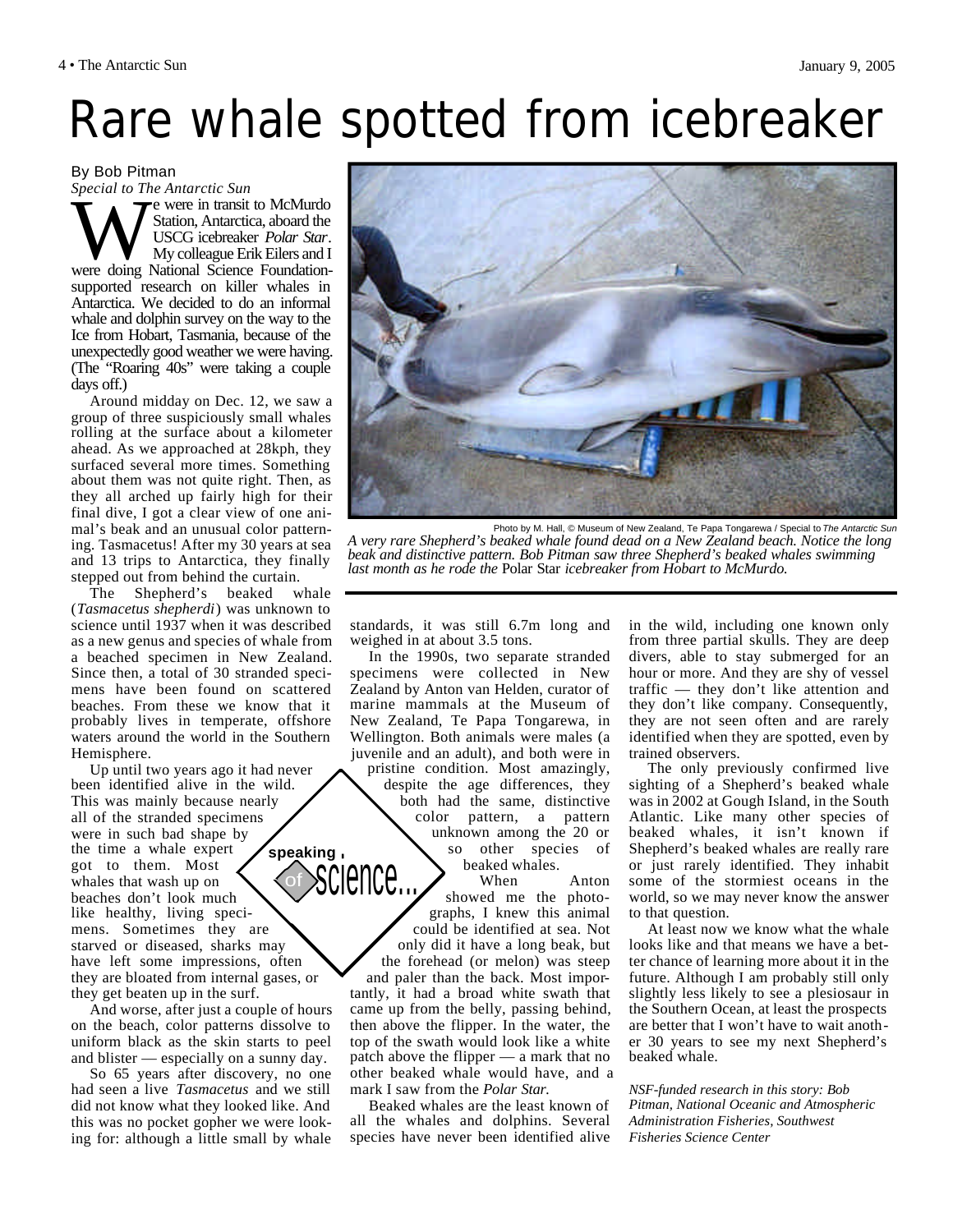# around the continent

## **SOUTH POLE**

### **New Year's weekend**

#### Compiled from reports by Brenda Everitt and other sources

South Pole Station rang in the New Year in style, with a party featuring four volunteer bands and an energetic crowd in the garage. Bands "Speed Carrot," "Construction Debris," "Fingie Lickin' Good," and "Squeaky Meat" rocked until after 3 a.m. A go-go cage, constructed especially for the party by Chris Getz, was filled with dancers for most of the evening.

On New Year's Day, the 2005 South Pole marker was installed in a brief ceremony. Because of the motion of the ice sheet over the South Pole, the geographic pole location shifts by about 10m a year. The 2005 marker was designed by Dehlia Sprague and fabricated by Allan Day, both of whom wintered at the South Pole in 2004. The underside of the copper and brass marker was signed by the wintering crew as is the tradition with all of the South Pole markers.

An open house for the IceCube neutrino detector was held Jan. 2. After a brief presentation about the science project, participants were able to tour the construction site and view facilities and equipment that have been put in place this season to support drilling operations.

This season's goal is to drill the first four holes of the experiment in the ice using hot water. Each hole will contain a "string" of 60 optical modules. The modules will be located in a gridded area that covers the surface for about a square kilometer and from about 1.4km to 2.4km below the surface, in the clear ice zone. Eventually, the network of modules will cover a cubic kilometer. The optical modules detect light in the form of Cherenkov radiation given off by a secondary particle called a muon after the subatomic particle called a neutrino collides with an atom of ice. The main goal of the IceCube experiment is to map high-energy extraterrestrial neutrino sources in deep space.

The New Year's weekend also brought



*The 2005 marker relocation ceremony was held on New Year's Day. The South Pole sits on a moving ice sheet and the marker must be moved each January. Chris Danals moved the American flag for the ceremony.*

mild weather with sunshine and temperatures slightly above zero. Station residents played impromptu games outdoors including kickball, ultimate Frisbee and capture the flag. More outdoor activities are planned for the upcoming weekend, including volleyball, badminton, croquet, Frisbee golf, and horseshoes.

A group of Russians have been working on the Antonov 3T airplane, which was stranded at Pole three years ago. A replacement engine was installed and various systems were repaired. The biplane performed a successful test flight on Jan 4.

The Chilean South Pole Scientific Expedition completed its return trip from the South Pole to Patriot Hills, arriving on New Year's Eve. The International Trans-Antarctic Scientific Expedition-affiliated traverse team reported it was able to achieve their scientific goals, including taking glacial snow samples at every 2 degrees of latitude, gravity measurements every 20km, and GPS and snow accumulation radar records. They also expressed thanks for the hospitality.

### **LTER cruise begins** By Kerry Kells **PALMER**

*Palmer correspondent*

The sea ice departed, allowing for research and even a little recreational boating on our New Year's holiday. Friday was a spectacularly sunny and warm day to get off station.

We welcomed the research vessel *Laurence M. Gould* on a windy Sunday evening. All 37 residents of Palmer Station greeted the ship wearing bright orange T-shirts from our station store.

The ship brought several important principal investigators to Palmer Station, including a new research team.

Many of the researchers will be back on board the ship for the Long Term Ecological Research Cruise, LTER, in which the ship follows a grid pattern south as far as Avian Island, more than 300km south of Palmer Station. The seabird researchers will camp on the island for

#### **See Continent on page 6**

**McMurdo Station** High: 39F / 4C Low: 21F / -6C Max. sustained wind: 33mph / 54kph Windchill: -4F / -20C

**Palmer Station** High: 43F / 6C Low: 29F / -2C Max. sustained wind: 38mph / 61kph Precipitation: 18mm

#### the week in weather

**South Pole Station** High: -4F / -20C Low: -14F / -25C Peak wind: 21mph / 34kph Max. Physio-altitude: 3114m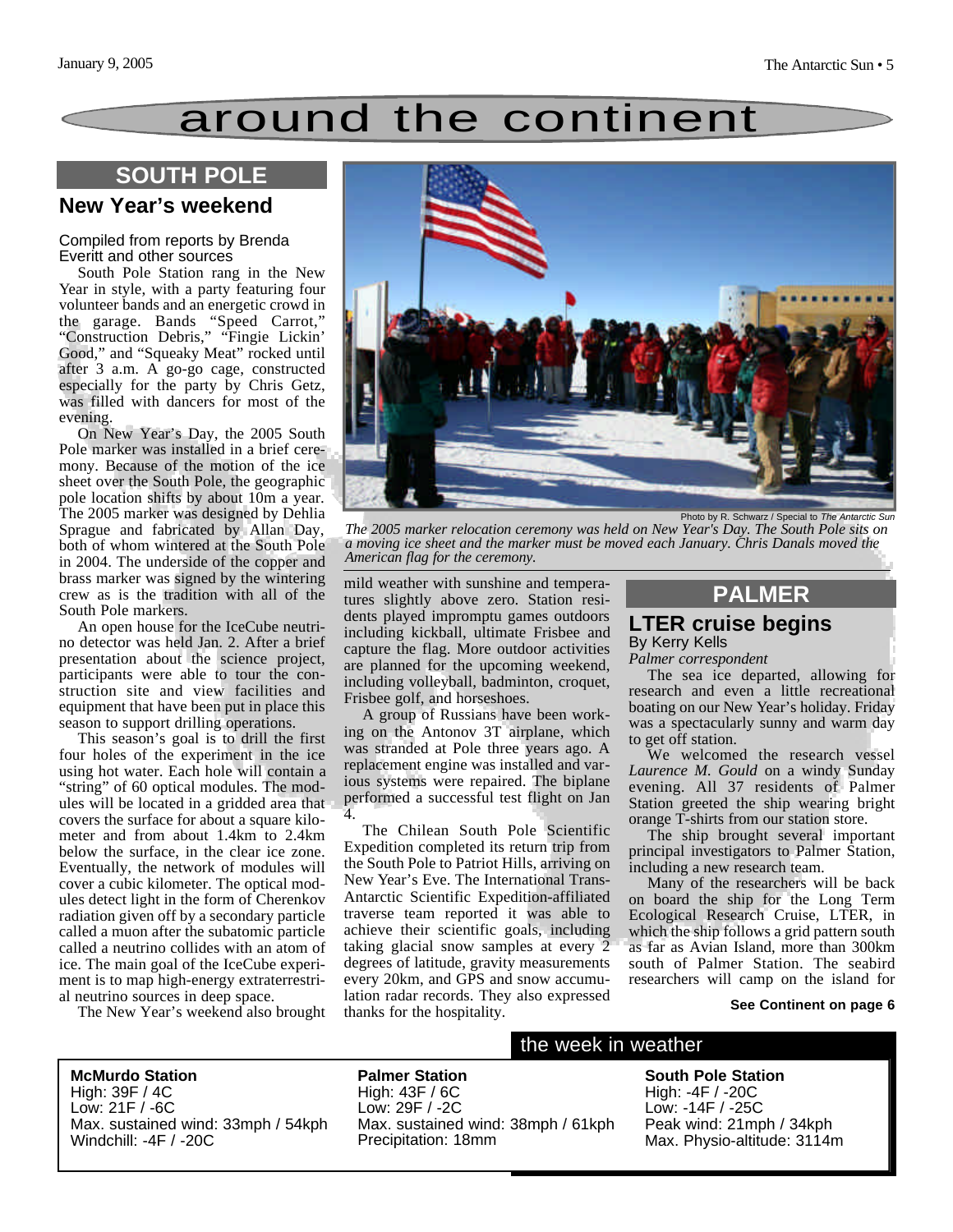# Continent **From page 5**

five nights. Avian Island is just south of Adelaide Island where the British Antarctic Survey research station, Rothera, is located. During the cruise, each group will collect samples for their component of LTER along the grid.

The new arrivals include Richard Lee, a principal investigator from Miami University's Department of Zoology. Lee was in Antarctica in 1979 and 1980 to document the ability of the Antarctic midge, *Belgica antarctica*, to tolerate different stresses. *Belgica antarctica* is the largest and most southerly insect that undergoes a complete metamorphosis. Lee is here with a team of five — David Denlinger, Scott Hayward, Joseph Rinehart and Lucas Sandro — to further the research in an ecological context. They will research how the midge survives in different microclimates and with different micro-inhabitants. Their research will look at the possibilities of protective molecules gained from macroalgae, a primary food source of the midge. At this time of year, the larvae experience snowmelt, summer warming and occasional drying. The research will take the team to several locations near Palmer: Bonaparte Point, Norsel Point and the Torgerson and Humble islands, which have high populations of the midge larvae.

#### **SHIPS**

### *American Tern*

Compiled from reports by Jackie Samuel *Port Hueneme Operations* 

The U.S. Antarctic Program resupply vessel *American Tern* is on its way to McMurdo Station, loaded with more than 4.5 million kg of cargo.

The *Tern* left its dock at Port Hueneme, Calif., Jan. 6. It's estimated the ship will arrive in New Zealand on or around Jan. 24, before it heads south to McMurdo.

The ship arrives once a year with all the food, materials and most of the science cargo used to supply McMurdo and South Pole for the coming year.

Learn more about the *Tern:* http://www.msc.navy.mil/inventory/ships. asp?ship=americantern&type=ContainerS hip

### *NBP*

#### Compiled from reports by Alice Doyle

The *Nathaniel B. Palmer* started the new year collecting various kinds of samples in the Ross Sea. The scientists on board are primarily studying phytoplankton, particularly a common Antarctic variety called *phaeocystis antarctica*. They were able to use satellite images to locate areas with the highest concentrations and will remain in those areas for six days to *Calif., Jan. 6, on its way to McMurdo Station.*

take samples. The weather held for most of the week, with sunny skies, fair winds and warm temperatures. On Dec. 31 the sun was still shining, but the temperatures began dropping.

The ship's crew and scientists celebrated the New Year at midnight New Zealand time, even though they were on the east side of the dateline.

## *LMG*

Compiled from reports by Andy Nunn

The *Laurence M. Gould* left Punta Arenas, Chile, on Dec. 29, after a weeklong port call. During the port call repairs were completed on the sonar window, baltic room boom and main crane, and a new fairlead head was installed on the knuckle crane.

The weather improved as the *Gould* continued south into the Drake Passage. The ship arrived at Palmer Station on Jan. 2.

#### *Polar Star* **and other ships**

By Lt. Cmdr. Don Peltonen *Ship operations*

The U.S. Coast Guard icebreaker *Polar Star* completed its initial cut of 130km to McMurdo and moored at the ice pier the evening of December 30. The fuels group

pumped approximately 1.5 million liters of fuel to the ship on December 31. That same day crew on the *Polar Star* discovered small hydraulic oil leaks on the hubs of her port and then starboard shafts. Temporary patches were installed and effectively minimized the oil leaks until permanent repairs are made. *Polar Star* and McMurdo Station have jointly addressed cleaning up the oil from the water and ice around the ship. *Polar Star* will remain at the ice pier while a commercial dive team travels to McMurdo to retorque bolts on both hubs. The permanent repair is expected to take the divers approximately six to eight days. The unexpected repair to the *Polar Star* adds an additional challenge in preparing the ship channel.

While *Polar Star* is moored, McMurdo residents can take tours of the ship.

Other ship news:

On Jan. 3 the *Kapitan Khlebnikov*, a private tourist ship not associated with the U.S. Antarctic Program, transited *Polar Star*'s initial cut and stopped off Cape Royds to conduct visits to Cape Royds and Cape Evans. The following day they brought visitors ashore to McMurdo Station via helicopter.

The fuel tanker *Paul Buck* is scheduled to depart Brisbane, Australia in the next few days and is projected to arrive at the fast ice edge Jan. 20.

The Russian icebreaker *Krasin* is underway en route to the Ross Sea from Vladivostock, Russia to provide additional support.



Photo by Jackie T. Samuel / Special to *The Antarctic Sun The U.S. Antarctic Program's resupply vessel, the* American Tern*, leaves Port Hueneme,*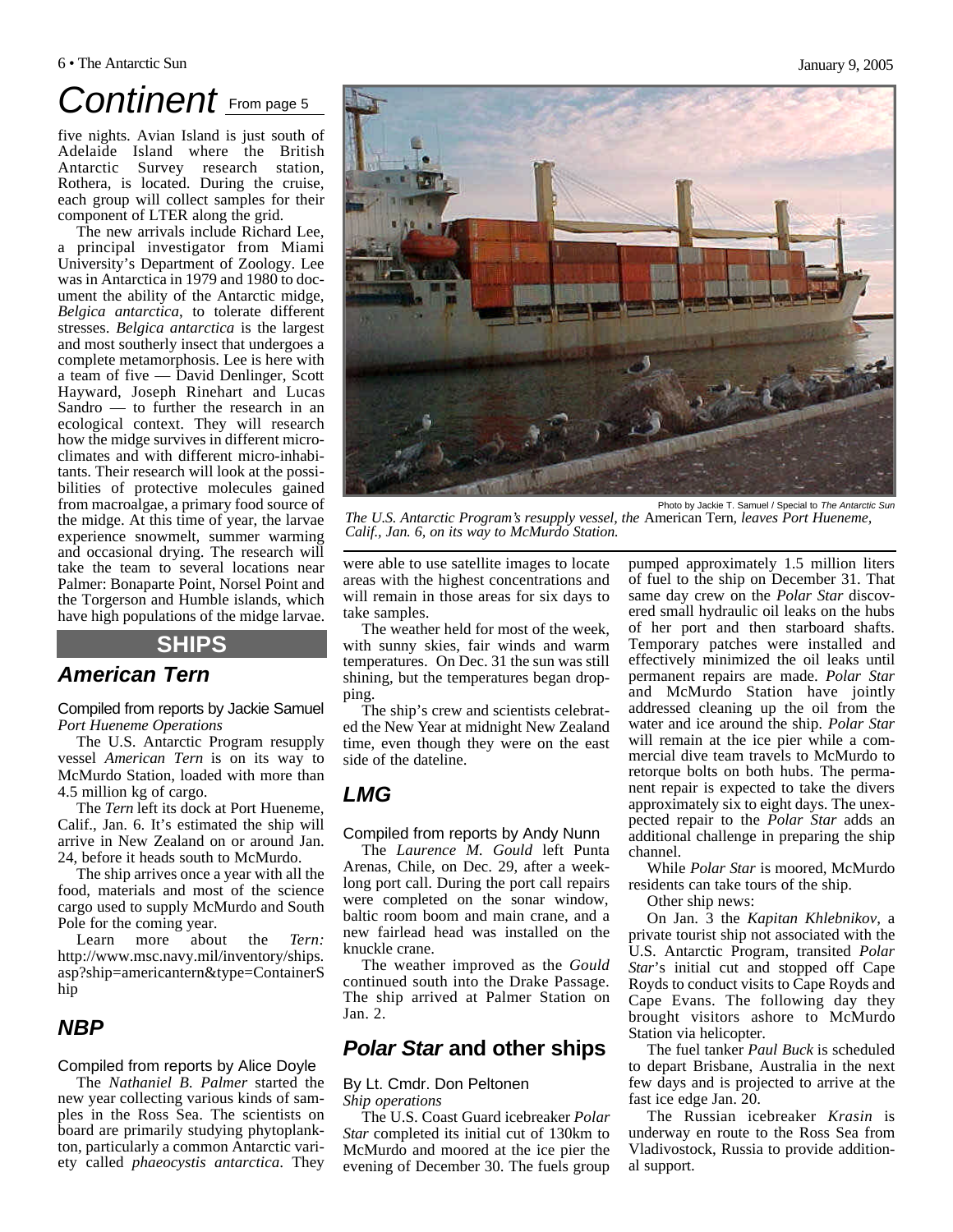#### By Brien Barnett

*Sun staff*

Conservation in Antarctica reached a milestone last month with the installation of a solar array and a wind generator at New Harbor.

New Harbor, across the sound from McMurdo Station, was the latest of the U.S. Antarctic Program's permanent field camps in the area to be equipped with alternative energy sources, said Renewable Energy Specialist Joe Yarkin, who works for Raytheon Polar Services Co.

Fuel generators at the permanent field camps now backup the solar and wind systems. It makes for a quieter, more efficient operation at the camps while meeting the U.S. Antarctic Program goal to conserve energy and become less dependent on fossil fuels.

Yarkin said the New Harbor installation was the fifth Dry Valleys camp to get either solar or wind systems or both. Besides New Harbor, camps at sites in the Taylor Valley that got installations included Lake Bonney, Lake Hoare, Lake Fryxell and F6. Another permanent camp at Cape Crozier and temporary camps at Cape Royds and the Penguin Ranch on the sea ice also have solar or wind power to supplement fuel-powered generators. Telecommunications equipment on Black Island have been powered by wind turbines for many years.

Peter Somers, Raytheon energy engineer, said the improvements at the permanent camps lead the way in reducing McMurdo Station's use of fossil fuels.

A preliminary report issued in November raised the possibility of adding a wind farm on a ridge above McMurdo Station. If the initial findings pan out, the station could get 10 percent to 20 percent of its power from wind, Somers said. The new system could be paid for with fuel cost savings in less than two years, the report said.

Somers, who has 20 active projects on a list of 400 ideas to reduce energy usage or improve energy efficiency, said wind power would add power diversity to the mix and help the station be less reliant on the annual visit from a fuel ship. The station uses 4.5 million liters of fossil fuels each year just to heat the station. For now, simple actions that emphasize energy awareness, from turning off outside lights in the summer to turning down the thermostat in storage areas year round, are helping move the program toward its goal of reducing energy usage by 5 percent.

At the field camps, reliance on fossil



Photo by Brien Barnett / *The Antarctic Sun*

*Riggers place a wind turbine at the top of a 10m tower at New Harbor on Dec. 24.*

fuels already has been minimized. The Taylor Valley wind and solar sites are capable of supplying 2kw to 4kw of power, enough to power lights, heaters and lab equipment such as centrifuges that researchers use to spin samples.

Until the solar panels and wind generators were installed, the camps had to rely on fossil-fuel-powered generators that provide 6kw to 12kw of power when turned on. Power, though essential, was

# "We're trying to make it more effective and efficient for further energy savings."

### *— Joe Yarkin, renewable energy specialist*

wasted. For example, if a carpenter needed to power a drill or a scientist wanted to turn on an instrument, they also had to run other things to soak up the extra power or the generator wouldn't work properly.

"They had to plug in heaters and other stuff to use it," he said.

At the New Harbor site, riggers recently erected a 10m tower about 30m from the huts. At the top of the tower, the riggers mounted a 2m wind turbine sporting three blades. The electricity generated by the wind turbine is channeled back to a shack. Next to the shack and about a meter off the ground, a solar array is pointed at the sun. Both units send power to batteries inside the shack. The batteries are connected to a wall unit that inverts the power from direct current to 110-volt alternating current — the same current in a regular wall outlet — and is fed to the camp and lab huts.

"It's power on demand now," Yarkin said.

The system cuts back on generator run time and offers a cleaner, quieter environment for researchers and camp staff.

The solar units at the camps average about 2.5m square and produce about 2kw to 4kw of power. Each array has eight standard solar panels. The panels produce electricity as photons interact with the material and knock off electrons, which are channeled to the batteries. With nearly six months of continuous daylight, solar power is a good choice for the Antarctic summer, Yarkin said.

Nearly constant wind year-round means even on cloudy days when solar panels are weakest, most camps will have some alternative power available.

In addition to constant daylight and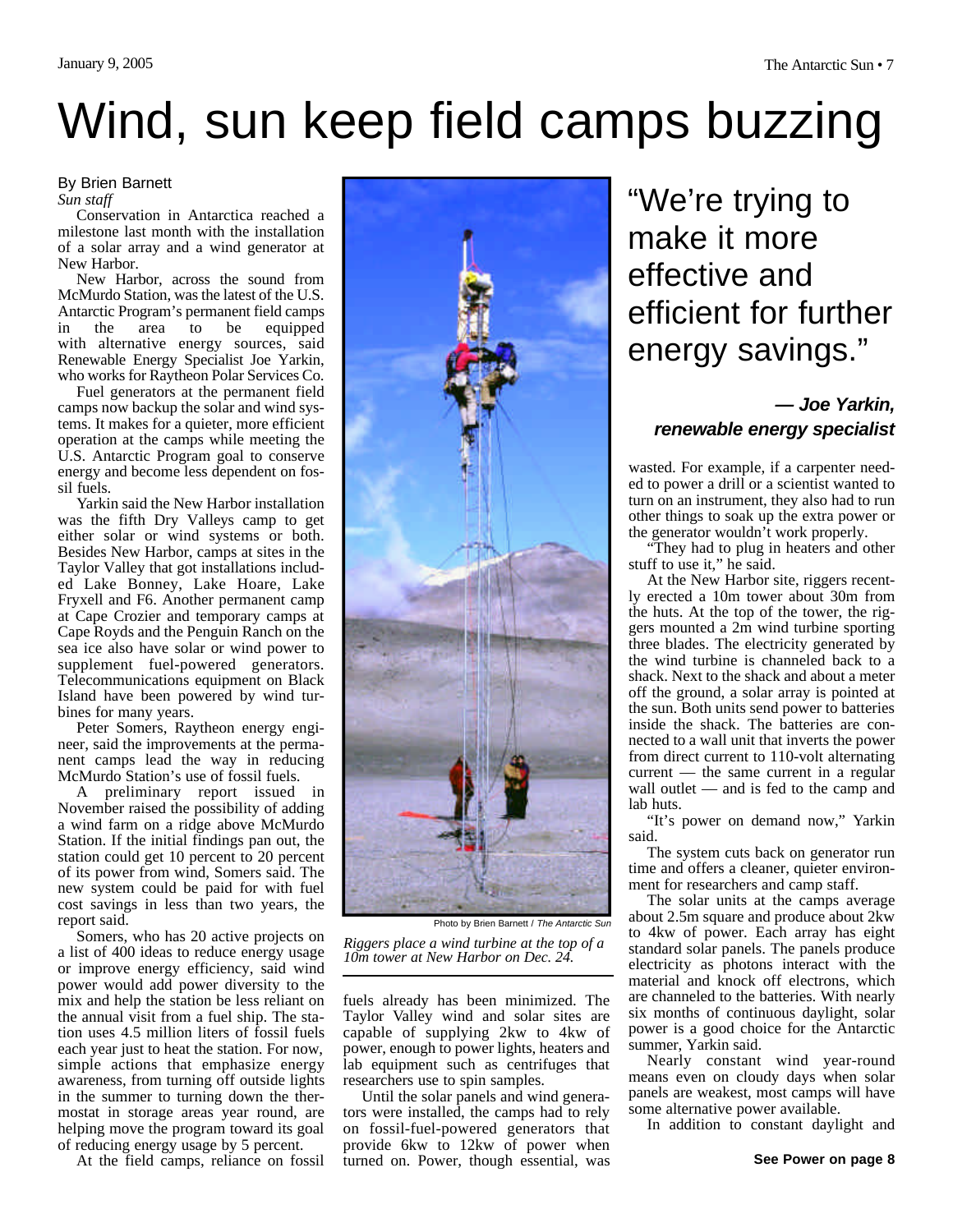

Photos by Brien Barnett / *The Antarctic Sun*

*Left, Joe Yarkin, renewable energy specialist with Raytheon Polar Services Co., wires a box behind a solar panel at New Harbor. Below, a rigger assembles a tower for a wind generator at New Harbor, across the sea ice from McMurdo Station.*



## *Power* From page 7

consistent wind, Antarctica offers another advantage, Yarkin said. As long as the batteries are kept insulated, it seems the low temperatures increase the overall efficiency of the systems he's installed.

"We can get more power out of the system," he said.

Antarctic conditions also have a drawback. Commercially available "auto-trackers" — small motors used to keep the panels facing the sun — are used in the United States and other temperate regions, but they haven't stood up to Antarctica's cold and dusty conditions, Yarkin said.

To keep the solar arrays on target with the sun, someone has to move them about every four hours. The freely rotating design also reduces windstorm damage.

The field camps are vacated near the end of summer before the winter darkness sets in. Yarkin and others will spend a week closing the camps and stowing the solar panels and wind turbine blades in the shelters. It will all be reassembled the following summer. Once the solar and wind generators are set up, the camp staff or scientists can watch a series of gauges and manage their own power needs. Units in the system track power data for Yarkin.

On days when power requirements are light, the wind power alone may be enough to keep things operating. If more is needed, the batteries are there to draw on. If there's no or little demand, the solar array and wind turbine charge the batteries. The fuel generators need to be turned on only on very cold days or when extra power is needed for research or emergencies.

"We're trying to make it more effective and efficient for further energy savings," Yarkin said.



## **What new thing have you learned or tried in Antarctica?**



Cara Sucher, *Palmer lab supervisor, from Denver, Colo., Seventh season*

**"Krill sushi."**



Hunter Slaton *McMurdo dining attendant from New York City, first season*

**"I got to groom snow in a Challenger with Jules Uberuaga."**



Kelly Siman, *South Pole cargo, from Hiram, Ohio, third season*

**"I've learned that Polie R&R in McMurdo makes you appreciate how good you have it at Pole."**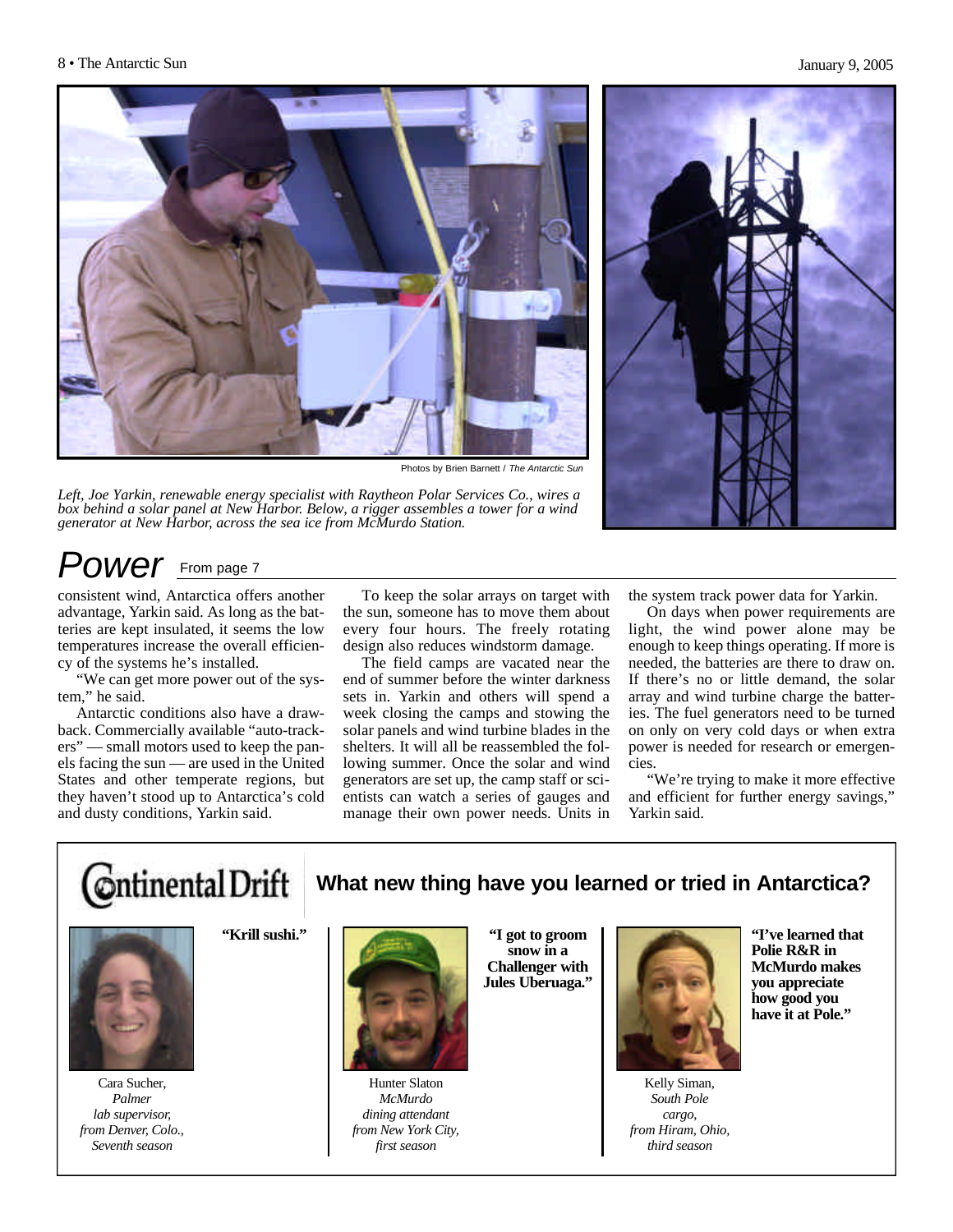# Tiny sea creatures thrive in cold

#### By Emily Stone *Sun staff*

Surf stagged ebecca Gast wants to und why a group of single-celled<br>
isms living in frigid Are<br>
waters not only tolerate<br>
extreme cold, but seems to thrive in it. ebecca Gast wants to understand why a group of single-celled organisms living in frigid Antarctic waters not only tolerates the

"They like to grow in the cold," said Gast, an associate scientist at Woods Hole Oceanographic Institution in Massachusetts. "They may not grow really fast, but they like to grow in the cold."

Gast and David Caron, a biology professor at the University of Southern California, are principal investigators on a project to study Ross Sea protists. Protists are singlecelled organisms like algae and plankton that make up one of the first and most important levels of the ocean food chain.

"If you don't have the plankton, you don't get to see the whales and the seals," Gast said. "Not a lot of attention is paid to the microbial world sometimes, but they're very important."

Gast and Caron want to know how these Antarctic protists have adapted to the cold water. How have specific genes adapted to allow the protists to survive? How does their growth rate and metabolism compare to similar organisms living in temperate waters?

This research could be useful in understanding the effects of global warming on Antarctic marine ecosystems. If the protists have developed specific genes that allow them to live in the cold, but cause them to die in warmer waters, what will happen to

the ecosystem if global temperatures rise and the massive phytoplankton bloom is weakened?

Two scientists are now on the *Nathaniel B. Palmer* collecting water, ice and slush samples for the project. Great care is taken to keep the samples cold on their trip to Woods Hole and USC. If the samples warm too much, the group of protists that can survive only in cold water are killed. These are the protists that most interest the scientists. Many of the organisms the group has isolated die if the water gets above 10C, Gast said.

The group, which is in its second season in the field, was surprised to learn about the distribution of species within water versus ice, Gast said. Instead of finding similar species in water and ice samples from the same spots, they found that the protists living in the samples were quite different. However, the species in water samples or in ice samples taken from different testing locations in the Ross Sea are fairly consistent.

The Ross Sea is a more diverse microbial community than scientists expected for such a cold environment, Caron said. And it is thriving. The annual phytoplankton blooms are among the biggest in the world. The blooms are the initial step in transferring carbon up through the food chain. They feed small marine animals, which in turn feed the large ones.

The scientists also have identified a new genus of dinoflagellate that blooms in the Ross Sea pack ice region. People had seen



Photo by Astrid Schnetzer / Special to *The Antarctic Sun*

*Rebecca Gast and Bob Sanders hook up the water filtration system on the* Nathaniel B. Palmer *last year.*

the organism before, but didn't know what species it was. Gast said they've submitted a paper on this, though it has not yet been published.

In their current work, the scientists want to better understand the diversity of the protist communities. They've started using DNA to do this. They hope eventually to use genomics to compare the Antarctic DNA to DNA from similar protists in warmer waters to identify the genetic differences between them.

"Can we see changes in gene function that relate to their adaptation to specific environments?" Caron asked.

Although their work is focused on understanding the basic biology and ecology of protists, it also has some practical implications, Caron said. For example, they may discover an enzyme that functions particularly well in the cold. This knowledge could be used in every day life.

"If you've got detergent enzymes that work at exceptionally low temperatures, you don't have to heat up your washing machine," he said.

#### *NSF-funded research in this story: Rebecca Gast, Woods Hole Oceanographic Institution, and David Caron, University of Southern California,*

*http://www.whoi.edu/science/B/protists/,*



Photo by Astrid Schnetzer / Special to *The Antarctic Sun*

Bob Sanders of Temple University hooks up a water filtration system on the Nathaniel B. Palmer *last year, where a group of scientists took water samples to study single-celled organisms.*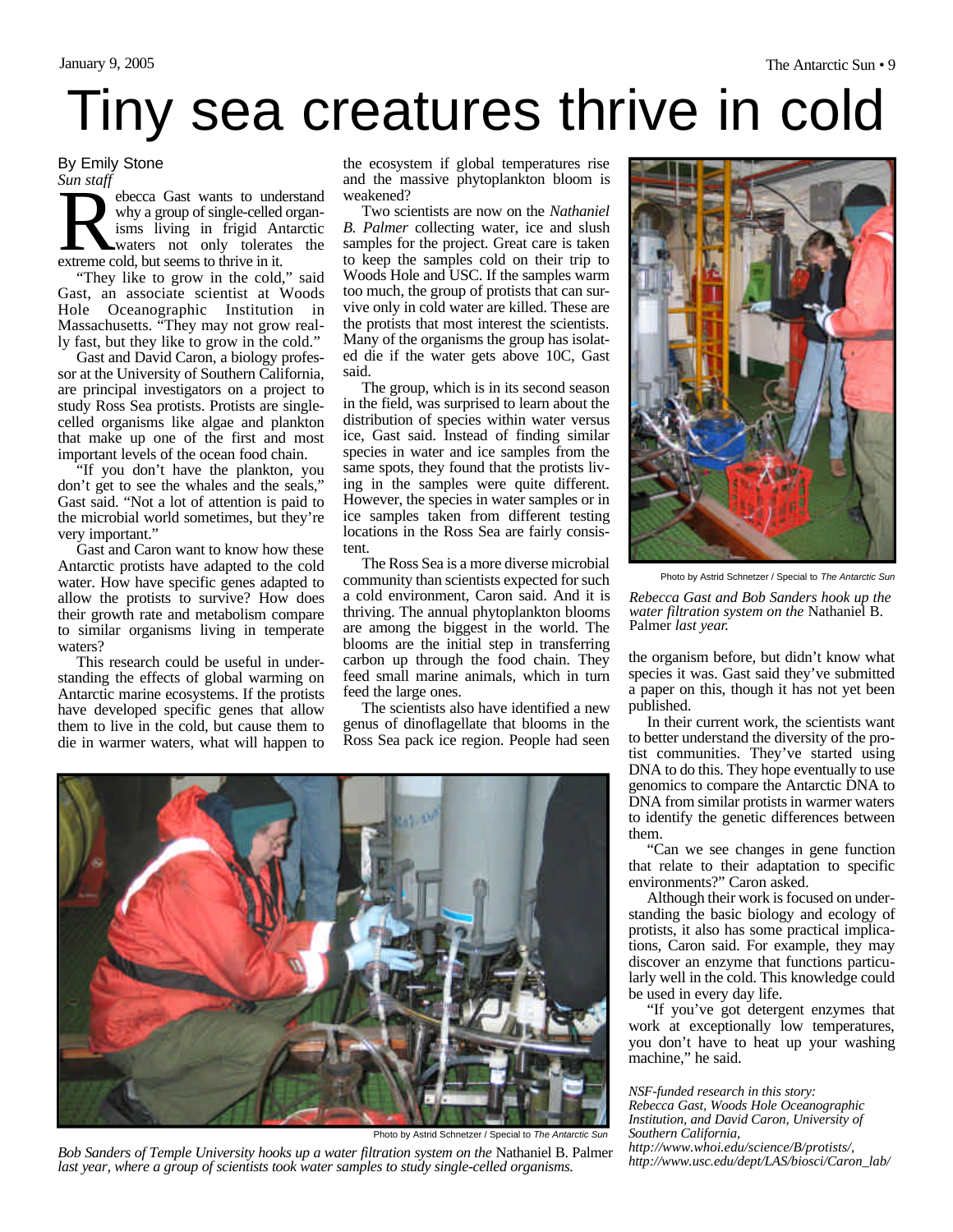#### 10 • The Antarctic Sun January 9, 2005

## *Genomics* From page 1

research within a few years.

Caron studies algae and protozoa. One of his goals is to understand the diversity of these organisms. Traditionally, this work was done by counting organisms under a microscope. This is far from ideal for polar work.

"As soon as you put a sample in the microscope, it warms up and things start to die," said Caron, a biology professor at the University of Southern California.

He has begun using DNA sequences instead. He extracts the DNA from all the organisms within a water sample and then performs a series of tests to determine how much diversity exists within the sample.

He hopes to start using the entire genome of these organisms in his work. First the genome needs to be sequenced something scientists rarely do themselves. Instead they ask the government agencies and private foundations that fund genomics to prioritize a particular organism for sequencing. He hopes the sequences for his Antarctic work are done in a few years.

Then, Caron will be able to compare an Antarctic organism's genome to a close relative in a temperate zone. He will look for differences in gene function between the two cousins, specifically whether certain genes have adapted to tolerate cold versus warm water.

"The response of an organism in the environment to changes in the environment is fundamental,"he said.

Bess Ward has used a genomics process to identify the diversity of bacteria in waters around the world and plans to start using it soon on samples taken from Lake Bonney in the Dry Valleys.

Ward studies denitrifying bacteria, which are the bacteria that take nitrates out of an ecosystem. Her research focuses on the relationship between the diversity of denitrifiers in an ecosystem and their function within that ecosystem. For example, she wants to understand if it makes a difference if a body of water has 10 species or 1,000 species of denitrifiers living in it. Does increased diversity make for more efficient denitrification? Does it better protect an ecosystem from environmental harm?

Ward, a geosciences professor at Princeton University, has studied this question in bodies of water such as the Chesapeake Bay and the English Channel. In that work, she uses a genomics process to identify the number of species of bacteria in water samples. This process is quicker and less expensive than the one she used to use. She plans to start using the same technique with her Antarctic samples when she returns to Princeton this month.

First, she takes a water sample and uses a process called polymer chain reaction (PCR) to extract all the different varieties of a single gene that she's specified. She uses a functional gene approach, which means she focuses on genes that help perform a biochemical process, or as Ward puts it, "do something of interest." In this case, she hones in on a gene used in denitrification. Different species of bacteria have slightly different genes for the same function. So if she ends up with 100 different varieties of the denitrifying gene, then she knows she has 100 different species of bacteria.

Once she has all the different varieties of the gene, a machine carefully places a single strand of DNA from each gene onto a one- by three-inch glass slide. This slide is called a microarray.

She then takes a new water sample and uses PCR to extract all the varieties of the same denitrifying gene. She puts a glowin-the-dark chemical in the new sample and puts that sample on the microarray. If the DNA from the new sample matches the DNA on the microarray, it lights up. Ward then knows that certain species of bacteria are present in her new sample.

"I can see which of those dots light up," she said. "It's very gratifying."

She can keep using the same microarray with each new water sample. Previously, she had to catalog the genes using a much slower process that had to be repeated with each new sample.

The information she gets from this work tells her about the diversity of bacteria in a body of water and lets her compare it against other bodies of water, or other parts of the same water. She can learn what effect pollution has on the number of denitrifiers within the water, and can see if the "healthier" water has species of bacteria that are missing in the polluted water.

Ward plans to start using microarrays with water samples from Lake Bonney. The lake appears to have little diversity among its bacteria. Microarrays will let Ward explore this, and compare Lake Bonney's diversity to other lakes.

She will also be able to compare the denitrifiers from the east and west sides of Lake Bonney. Something appears to be wrong with the denitrifying process on the east side of the lake, Ward said, though scientists aren't sure why.

Brian Lanoil of the University of California-Riverside, is studying the microbial life in the Dry Valleys lakes and is using PCR as well. Like Ward, he uses it to determine the diversity of microbial life in the lakes.

"Usually when you do ecology, you do it in kind of a black box way," he said. "You measure certain activities: respiration, photosynthesis. You don't really care who's doing the photosynthesis, who's doing the respiration. What we're trying to do is break down those black boxes and find out who's in there."

Scientists don't know anything about more than 99 percent of the world's bacteria because they can't figure out how to grow it in a lab, Lanoil said. Getting their DNA from field samples can help remedy this.

"You can tell who they're related to," he said, "and who their cousins are and who their second and third and 15th cousins are.'

*NSF-funded research in this story. David Caron, University of Southern California, and Rebecca Gast, Woods Hole Oceanographic Institution: www.whoi.edu/science/B/protist; Bess Ward, Princeton University; Dr. John C. Priscu, Montana State University, Bozeman, and Brian Lanoil, University of California-Riverside, http://www.mcm-dvlakesmo.montana.edu*

Photo by Brian Lanoil / Special to *The Antarctic Sun* 



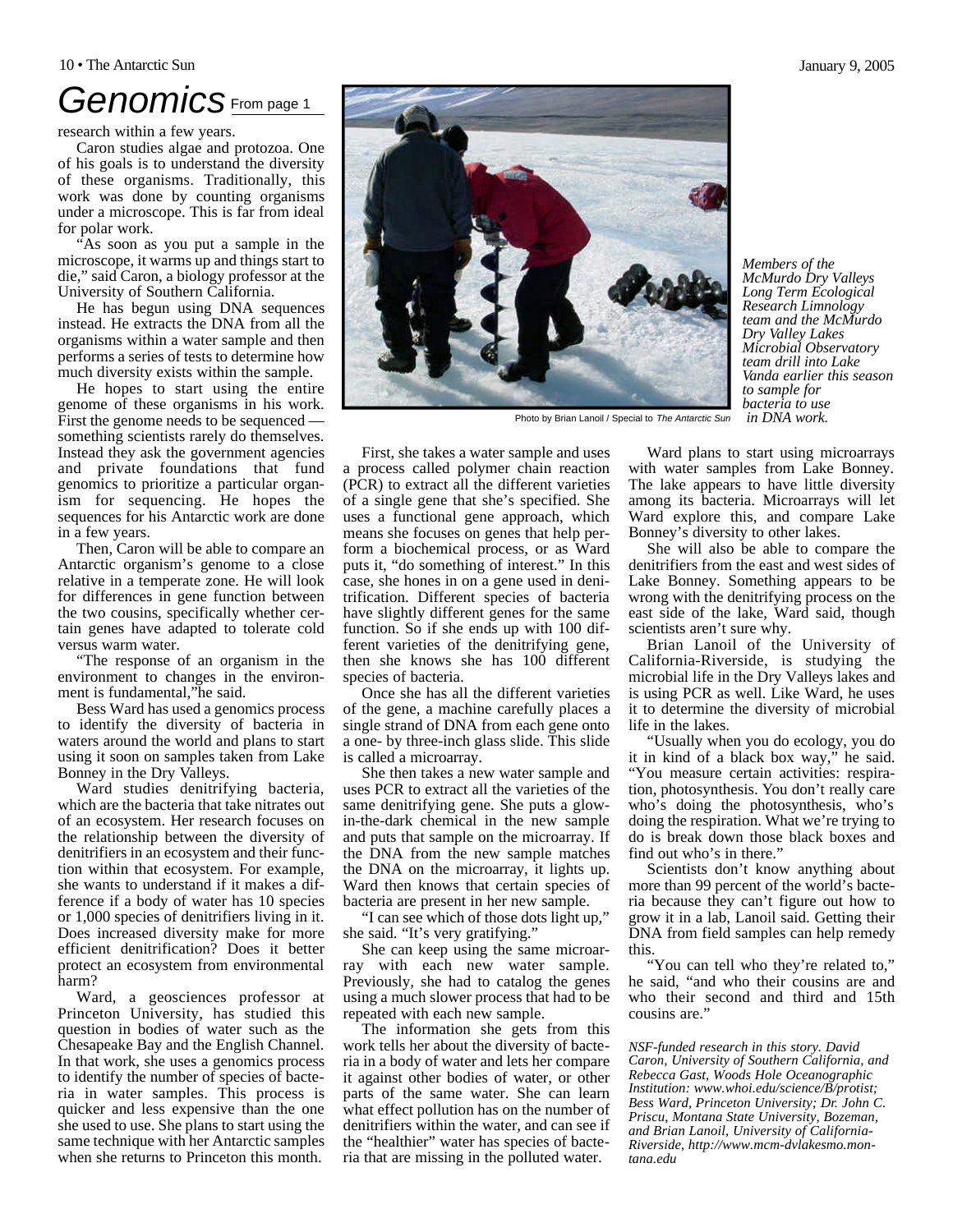

Photo by Bob Pitman / Special to *The Antarctic Sun*

*A killer whale surfaces near Beaufort Island last month as seen from the U.S. Coast Guard icebreaker* Polar Star*. Scientists rode to McMurdo Station on the ship to take tissue samples and aerial photographs of killer whales to help determine if there is more than one species of the whales in Antarctic waters.*

# *Whales* From page 1

eaters, switching from seals to fish to other whales as they travel. But, if the three types exclusively eat three separate types of prey, then what happens if one of their prey is reduced or killed off?

"This one form of killer whale might not have the opportunity to switch prey," Pitman said.

The three types of killer whales are: larger ones that live in the open ocean and eat minke whales; a smaller type that lives in loose pack ice and eats mainly seals; and another small type that lives deep in the pack ice and eats fish, primarily *Dissostichus mawsoni*, commonly called Antarctic cod. All three have different eye patches. Scientists have discovered consistant genetic differences between the groups.

These distinctions alone aren't enough to deem the groups separate species, Pitman said. After all, plenty of groups of humans look different, live in different places, eat different meals and have slightly different genetic make-ups. But we're still all the same animal.

Pitman says the main criterion is whether the groups interbreed. And the whales don't seem to be.

"If you put people who are remarkably different together, they would still interbreed," he said.

The Antarctic whales aren't the only ones to be separated into different types. Killer whales in the North Pacific also appear to live in three groups that coexist, but eat different foods and don't interbreed. Research in Antarctica could translate to those Pacific whales, and could yield information about how to manage ecosystems there so the whales

#### "If you put people who are remarkably different together, they would still interbreed."

*— Bob Pitman, whale researcher* 

are better protected.

The whales in the North Pacific seem to be less different from each other than the ones here. The smaller Antarctic whales are about 6m to 7m long, which is about 1m to 1.5m shorter than the large, open-water whales. The fish-eaters travel in a different school size than the other small whales, which sets them apart.

"Clearly in the North Pacific and in the Antarctic, killer whales are on the road to diversify, and they seem to be farther down the line here," Pitman said.

Pitman rode into McMurdo Station on the U.S. Coast Guard icebreaker *Polar Star*. His plan was to use a small boat to go out to groups of whales as they were spotted from the ship. He uses a crossbow and a dart with a hollow tip to take a tissue sample from the whales. The dart pops out of the whale and floats in the water until it can be retrieved with a net.

Pitman wasn't able to do any such sampling on his trip from Hobart because of other priorities on the ship. He's looking into getting onto another ship for a bit to do some sampling. This is the first year in his two-year project, so he will have a chance to do more sampling next year.

He was able to make one helicopter trip off the *Polar Star* to take aerial photographs of the whales. The camera is hooked up to the altimeter, so the scientists can figure out the whale's exact measurements to within a centimeter from the pictures. Pitman's team plans to fly by helicopter out of McMurdo Station while they're here to take more pictures.

Some people think the second two types of whales are smaller because their diet is different from the larger whales. Measuring differences in body proportion will shed light on this, Pitman said.

Pitman was in Antarctica in the 2001- 2002 summer season collecting the same type of data. Based on that information, the consensus among the scientific community is that more than one species of whale likely exists, but more evidence is needed. That's why Pitman is here again.

Geneticists have found differences in the whale's genes, but they aren't sure what genes to focus on to determine if the differences constitute a whole new species, Pitman said

"The genetic work is still a work in progress," he said.

The photographs are easier to understand and given the right conditions, are easier to get. Obtaining a couple hundred photos would make for a successful season, Pitman said. The fish-eating whales travel in packs of a hundred or so. Finding a couple such packs would be ideal.

"We could hit it out of the park in one afternoon," Pitman said.

*NSF-funded research in the story: Bob Pitman, National Oceanic and Atmospheric Administration Fisheries, Southwest Fisheries Science Center.*

*Pitman will be giving a science lecture Wednesday at 7:30 p.m. in Crary Library.*